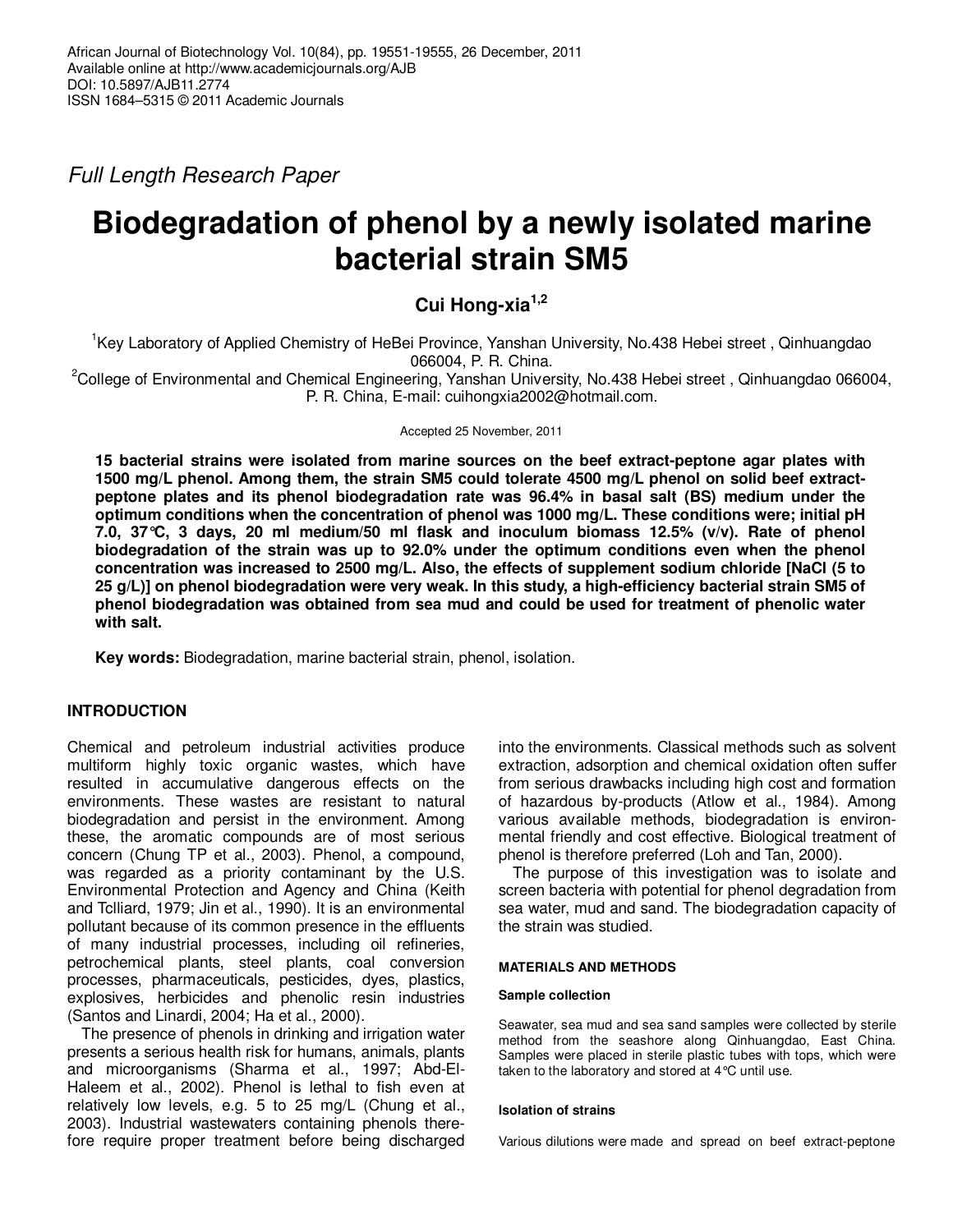|                 | Growth on beef extract-peptone agar plates with added phenol<br>Initial phenol concentrations (mg/L) |           |           |           |           |      |  |
|-----------------|------------------------------------------------------------------------------------------------------|-----------|-----------|-----------|-----------|------|--|
| Isolate         |                                                                                                      |           |           |           |           |      |  |
|                 | 2000                                                                                                 | 2500      | 3000      | 3500      | 4000      | 4500 |  |
| SM <sub>1</sub> | $\overline{\phantom{a}}^a$                                                                           |           |           |           |           |      |  |
| SM <sub>2</sub> | $+^{\mathsf{b}}$                                                                                     | $+$       | $+$       |           |           |      |  |
| SM <sub>3</sub> | $\ddot{}$                                                                                            | $+$       | $+$       | $\pmb{+}$ |           |      |  |
| SM4             | $\ddot{}$                                                                                            | $+$       | $\ddot{}$ | $+$       |           |      |  |
| SM <sub>5</sub> | $\ddot{}$                                                                                            | $+$       | $+$       | $+$       | $\pmb{+}$ | +    |  |
| SM <sub>6</sub> |                                                                                                      |           |           |           |           |      |  |
| SM7             | $\ddot{}$                                                                                            |           |           |           |           |      |  |
| SS <sub>1</sub> | $\ddot{}$                                                                                            |           |           |           |           |      |  |
| SS <sub>2</sub> |                                                                                                      |           |           |           |           |      |  |
| SS <sub>3</sub> | $\ddot{}$                                                                                            | $+$       | $+$       |           |           |      |  |
| SS <sub>4</sub> |                                                                                                      |           |           |           |           |      |  |
| SS <sub>5</sub> |                                                                                                      |           |           |           |           |      |  |
| SW <sub>1</sub> |                                                                                                      |           |           |           |           |      |  |
| Sw <sub>2</sub> | $\ddot{}$                                                                                            | $\ddot{}$ | $+$       | $\ddot{}$ |           |      |  |
| SW <sub>3</sub> | +                                                                                                    | $\ddot{}$ | $\ddot{}$ | +         |           |      |  |

| <b>Table 1.</b> Growth of marine bacterial isolates in various concentration of phenol. |
|-----------------------------------------------------------------------------------------|
|-----------------------------------------------------------------------------------------|

<sup>a</sup>Absence of growth; <sup>b</sup>growth.

medium agar plates (1% peptone, 0.3% beef extract, 1.5% agar, pH 7.0 to 7.2 and 100% seawater) containing 1500 mg/L phenol, followed by incubation at 37°C for two days. Colonies were transferred onto beef extract-peptone agar plates for sub-culture to obtain pure strains by colony, cellular morphology and gram stain.

#### **Tests of phenol tolerance**

The pure strains were inoculated onto solid beef extract-peptone plates plus phenol at concentrations from 2000 to 5000 mg/L, at 500 mg/L intervals. The plates were inoculated at 37°C for five days with daily observation of growth. It showed that the strain could endure the corresponding concentration of phenol if it could grow on the plate.

#### **Biodegradation experiments**

The strains were inoculated into the lysogeny broth (LB) medium and flasks were incubated at 37°C under shaking (180 rpm) conditions for one day. LB medium (per liter) contained 10g of tryptone, and 5 g of yeast extract. The LB medium was prepared by seawater and adjusted to pH 7.0. The inoculation was transferred to basal salt medium (BS) [0.2% potassium di-hydrogen phosphate  $(KH_2PO_4)$ , 0.01% magnesium sulphate  $(MgSO_4)$ , 0.1% ammonium sulphate  $((NH_4)_2SO_4)$ , 0.01% calcium chloride  $(CaCl_2)$ , 100% seawater, pH 7.0] supplemented with phenol (analytic grade) at a concentration of 1000 mg/L. Bacterial growth was at 37°C with shaking at 180 rpm for three days. The concentration of phenol was determined each day.

The effect of pH on the biodegradation of phenol was studied. The pH was adjusted with 1 M NaOH or HCl in the range 5.5 to 8.0. The effect of temperature was studied by incubation at 28 and 37°C. The effect of volume of medium in 50 ml flasks (10, 20 and 30 ml) and transfer inoculum biomass (2.5, 5, 7.5, 10, 12.5 and 15%, v/v) was also studied. The concentration of sodium chloride (NaCl) varied from (5 to 25 g/L) to determine the effect on the biodegradation of phenol.

#### **Chemical determination**

Phenol was determined quantitatively by the spectrophotometric method (722S visible-infrared spectrometer) using 4 aminoantipyrine as the colour reagent  $(\lambda_{max}: 510 \text{ nm})$  according to standard methods of analysis (Environmental Protection Agency of China, 1997).

#### **RESULTS AND DISCUSSION**

#### **Isolation and tests of phenol tolerance**

A total of 15 bacterial isolates able to grown in beef extract-peptone media supplemented with 1500 mg/L of phenol were isolated from the samples. Among them, seven, five and three strains were isolated from sea mud, sea sand and seawater, respectively. Among the 15 isolates, one grew on solid beef extract-peptone medium with phenol concentrations up to 4500 mg/L (Table 1) and was selected for the tests of phenol degradation in liquid BS medium. The capability of phenol tolerance was very high and the name of the strain was SM5. It is a red, long rod and gram-positive.

#### **Phenol biodegradation by strain SM5**

The time course of phenol biodegradation for the strain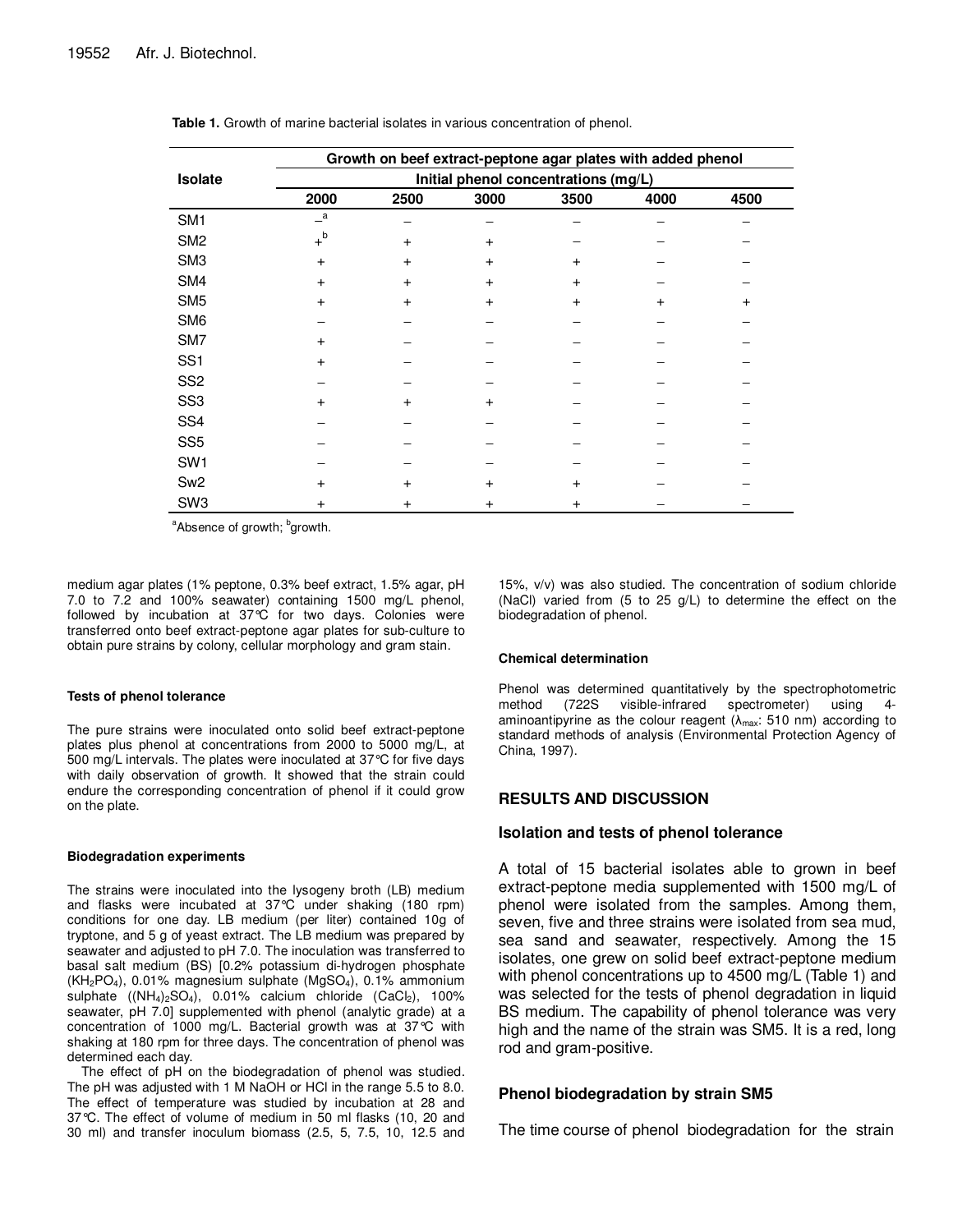

**Figure 1.** Phenol degradation by strain SM5 in the presence of phenol (1000 mg/L).



**Figure 2**. Effect of initial medium pH on phenol biodegradation.

SM5 is presented in Figure 1. Phenol was decomposed by the strain SM5 quickly. More than 93.0% of phenol biodegradation was obtained on day one. Moreover, phenol biodegradation rate was up to 96.9% on day three. Hence, the time parameter was selected for three days in order to de-compound completely.

#### **Effect of initial pH and temperature on phenol biodegradation**

The initial pH would affect the biodegradation rate as

shown in Figure 2. The neutral pH (6.5 to 7.5) was the best, because the neutral pH was beneficial to strain SM5 growth. pH 7.0 was selected for the optimum pH. In the temperature tested, 37°C was the optimum for phenol biodegradation up to 95.7% compared to 28°C (93.8%).

#### **Effect of volume of medium on phenol biodegradation**

The strain was cultured in 50 ml flasks containing 10, 20 and 30 ml BS medium with 1000 mg/L phenol. And the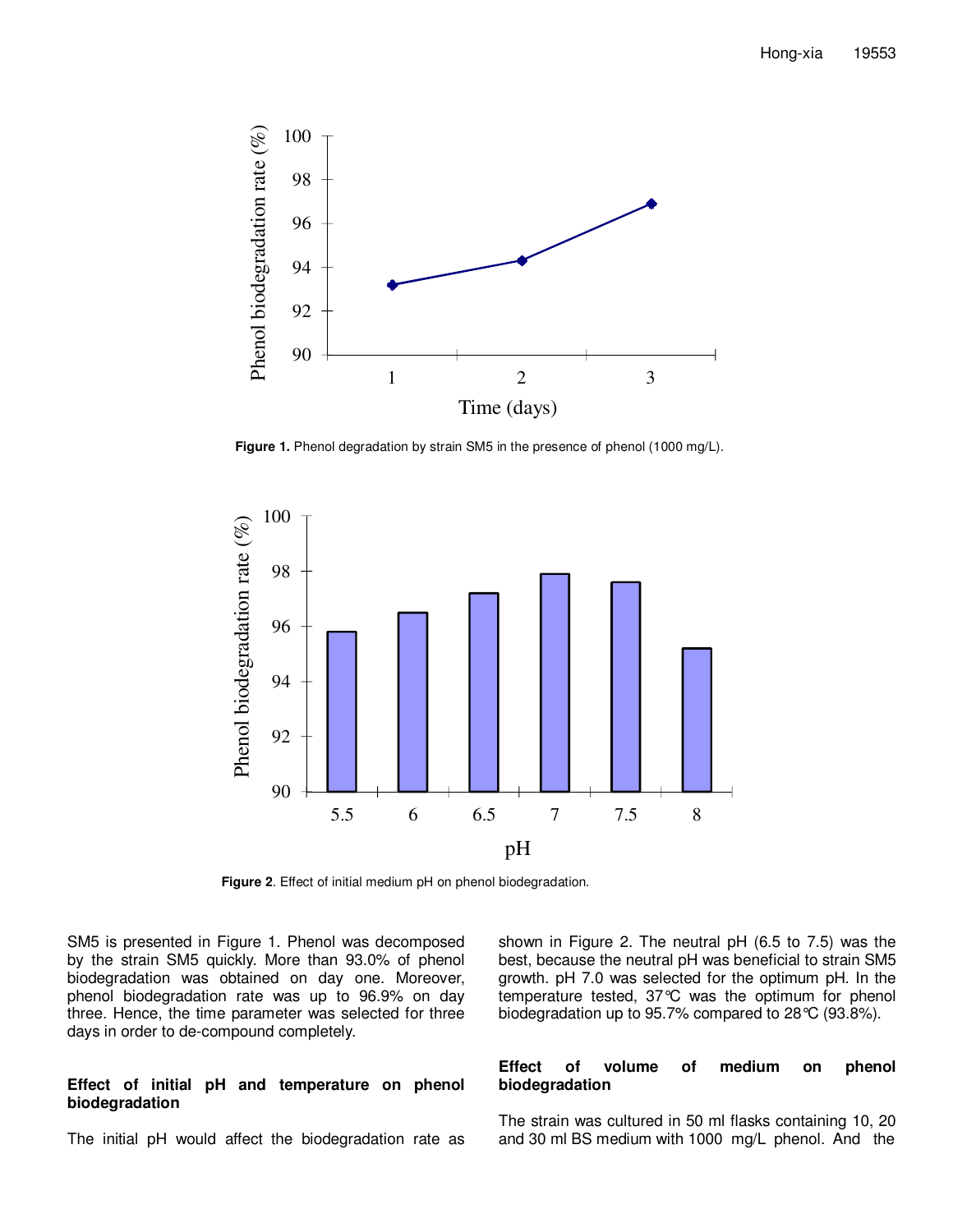

**Figure 3.** Effect of inoculum biomass on phenol biodegradation.

**Table 2.** Effects of salt concentration on phenol biodegradation.

| <b>Salt concentration</b><br>NaCl $(q/L)$ | <b>Phenol biodegradation</b><br>rate $(\%)$ |  |  |
|-------------------------------------------|---------------------------------------------|--|--|
| 0                                         | 96.3                                        |  |  |
| 5                                         | 93.1                                        |  |  |
| 10                                        | 93.7                                        |  |  |
| 15                                        | 94.5                                        |  |  |
| 20                                        | 93.7                                        |  |  |
| 25                                        | 94.1                                        |  |  |

rates of phenol biodegradation are 97.3, 97.4 and 95.6%, respectively. There was no obvious difference on the first two values, but the phenol biodegradation rate decreased when the volume of medium was 30 ml. It was clear that the decrease of volume medium in the flasks increased the oxygen transfer. So dissolved oxygen may play a key role in the phenol biodegradation. Hence, 20 ml was selected for the volume of medium parameter considering efficiency.

# **Effect of inoculum biomass on phenol biodegradation**

The transfer inoculum volume appears to be a very important parameter when incubation is carried out in poisonous compound media, such as phenol (Santos et al., 2001). For instance, in this study, phenol biodegradation rate increased with the biomass from 2.5 to 10% (v/v) (Figure 3), then biodegradation rate decreased above this range of biomass. The optimum inoculum biomass was selected as 12.5%.

# **Effects of salt concentration on phenol biodegradation**

The effect of salt concentration of phenol biodegradation is shown in Table 2, after adding different concentration of NaCl into the reaction mixture. The phenol biodegradation rates were more than 93.0%, although they were restrained by NaCl from 5 to 25 g/L. This showed that the phenol biodegradation rate was not affected basically by NaCl and the strain of phenol biodegradation can tolerate high concentration of NaCl. This can be therefore be used for treatment of phenol with high concentration NaCl. It may also be used to treat the industrial wastewater and there is often high concentration sodium salt in industrial phenolic water (Liu, 1998).

# **Biodegradation of varied phenol concentration**

Under optimum conditions, microbial capability of phenol biodegradation with different concentration of phenol was studied, and the data are shown in Table 3. Phenol biodegradation rate was up to a maximum of 96.4% when the concentration of phenol was 1000 mg/L. Rate of phenol biodegradation was also up to 92.0% when the concentration of phenol increased to 2500 mg/L. This showed that the strain SM5 can be used for treating the high concentration of phenolic water. It was also reported